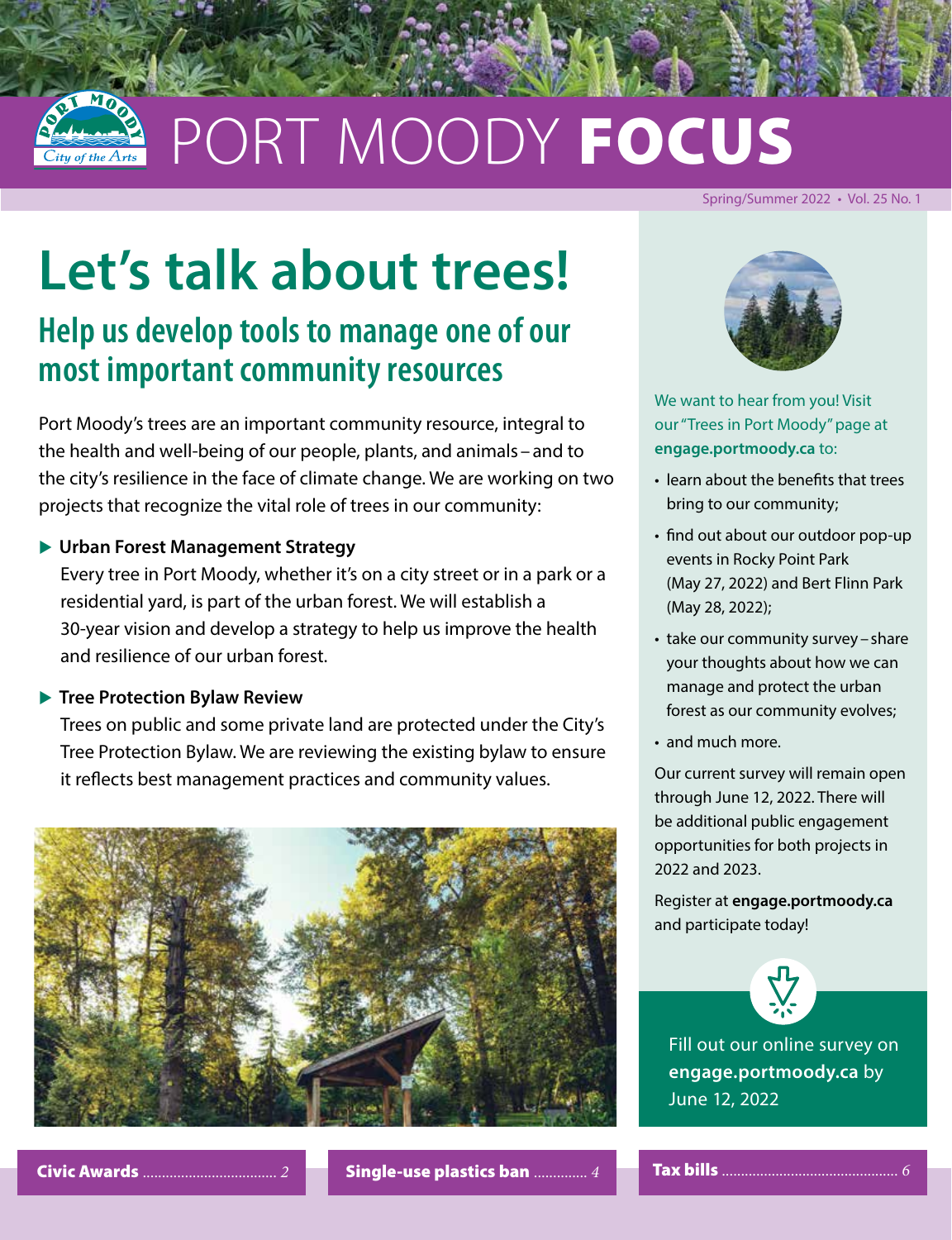<span id="page-1-0"></span>

### **Be respectful, courteous, and kind on our trails**

Pedestrians, cyclists, runners, hikers, and mountain bikers are all out on our paths and trails. Here are a few tips to ensure everyone can enjoy our natural environment safely:



**Share the trail** – Travel at a safe speed and anticipate others coming around corners. Keep in single file to the right unless passing. Bikes yield to those on foot, and descending riders yield to ascending.



**Stay on trail**–Stay on the designated trail to avoid causing further degradation to the forest or altering the trail route.



**Follow dog regulations** – Keep your dog on leash unless in a designated off-leash area. Find off-leash parks at **[portmoody.ca/dogparks](https://www.portmoody.ca/en/recreation-parks-and-environment/off-leash-dog-parks.aspx)**.



**Be prepared for wildlife**–As you move through the trails, give animals warning and enough room to adjust to your presence by talking or making noise. Find out more about how to manage wildlife encounters at **[portmoody.ca/wildlife](https://www.portmoody.ca/en/recreation-parks-and-environment/wildlife.aspx#Bears)**.



**Plan ahead**–Be prepared and self-sufficient. Go with a partner and share your route with someone. Download a GPS trail app or carry a map in unfamiliar locations.



### Stay safe on our roads this summer

Cyclists are tuning their bicycles and travellers are planning their road trip adventures - and both will increase the traffic on our roads. Port Moody Police are reminding all road users to be alert, aware of your surroundings, and respectful of all those on the road, regardless of their mode of transportation.

If you're heading out on a bicycle, don't forget your helmet, bell, and back reflector. Find cycling safety tips and more at **[bikehub.ca](https://bikehub.ca/)**. To register your bike in case it's lost or stolen, visit **[project529.com/garage](https://project529.com/garage)**.

If you're getting behind the wheel, slow down and drive sober. Through the summer months, drivers can expect to see enhanced enforcement of impaired driving laws with Counter Attack roadblocks in effect.

### **Nominate a deserving candidate for a 2022 Civic Award!**

#### *Do you know someone inspiring, someone whose contributions to the community make Port Moody a better place?*

Nominate that person for a Civic Award. We're asking for nominations in six categories: Peter Hulbert Accessibility Award, Arts Award, Climate Action Award, Environmental Award, Heritage Award, and Sports Award.

Visit **[portmoody.ca/civicawards](https://www.portmoody.ca/en/city-hall/civic-awards.aspx)** for category descriptions, nomination criteria, and online nomination forms. The deadline for nominations is July 31, 2022. Civic committees judge the nominations and make recommendations to City Council for final approval. Winners of the 2022 Civic Awards will be announced in January 2023. Help us celebrate the diverse contributions and achievements of deserving people, organizations, and businesses–nominate today!

Visit **[portmoody.ca/civicawards](https://www.portmoody.ca/en/city-hall/civic-awards.aspx)** to submit your nomination by July 31, 2022!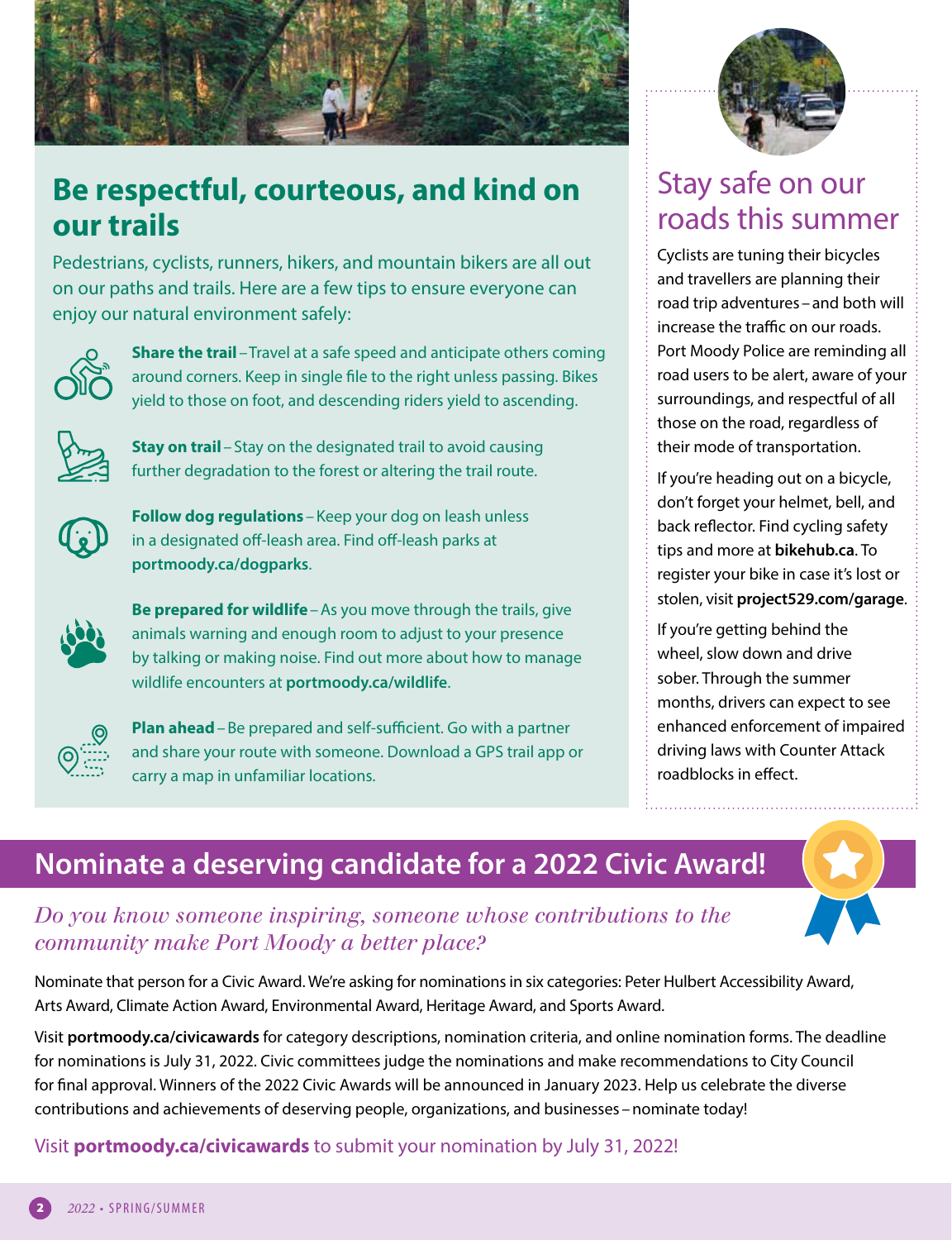

# Expect closures and detours on the Shoreline Trail

#### Sanitary sewer upgrades start this spring

Starting in May 2022, the City is upgrading two aging sanitary sewer mains located along the section of the Shoreline Trail that runs from Murray Street to Old Orchard Park. The sewer mains are critical components of our sanitary sewer network and will ensure reliable operation of sanitary sewer utilities for residents.



This is a complex, lengthy project that will require ongoing trail closures and detours. For up-to-date information, please visit **[portmoody.ca/shorelinetrail](https://www.portmoody.ca/en/city-services/sanitary-sewer-upgrades.aspx)**.

As part of this project, we're also planning to improve the existing Shoreline Trail paved pathway (between Murray Street and Old Orchard Park) by paving, improving drainage, widening the path in a few areas, adding environmental enhancements, and installing new benches and wayfinding signage.

#### BEAR ESSENTIALS

# **Manage garbage and attractants**

With our forested mountains and tidal mudflats, encounters with bears are common in our community. To safely co-exist, it's essential to minimize these interactions with bears.

#### **What's the most important action you can take? Manage your garbage and other attractants.**

Here are some tips for dealing with attractants around your house:

- lock your carts with bear clips
- store carts inside a secured area or in a bear-resistant waste enclosure
- put carts out only after 5:30am on collection days in accordance with City bylaws
- bring carts back into a secured area as soon as possible after the content has been collected
- regularly clean BBQ grills and drip trays to minimize food smells
- remove bird feeders in the spring and summer
- immediately collect any fallen or ripened fruit from trees or shrubs on your property

**ARCUPT ADD** Review more bear tips and resources at **portmoody.ca/bears.** 



If you see a bear in Port Moody, report it to the BC Conservation Officer Service at 1.877.952.7277. This provides records for tracking wildlife encounters, which is essential in education and enforcement efforts before an animal becomes dependent on human-supplied sources of food.

Visit **[portmoody.ca/wildlife](https://www.portmoody.ca/en/recreation-parks-and-environment/wildlife.aspx#Bears)** to learn more.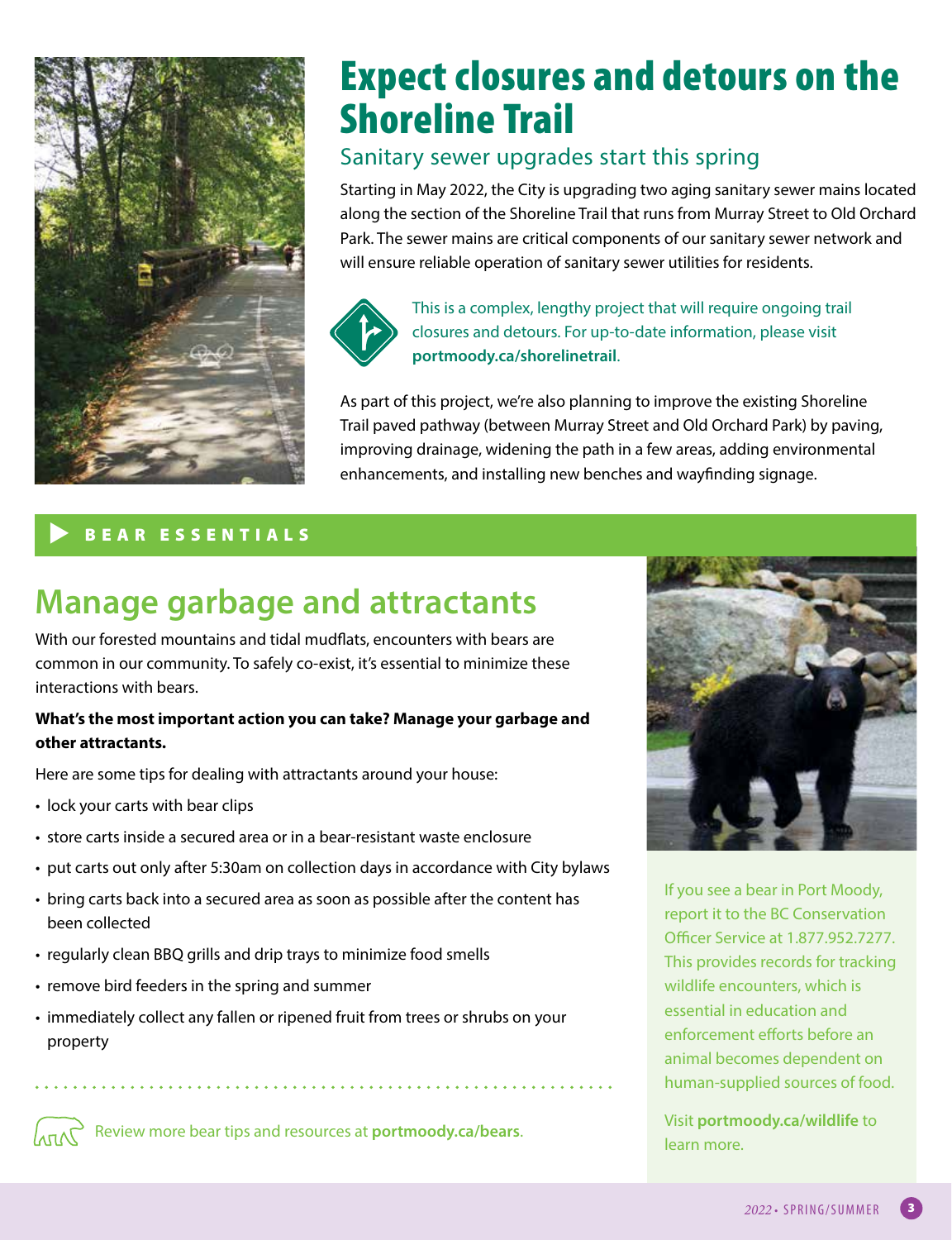# <span id="page-3-0"></span>**Certain single-use plastic and foam items are now banned in Port Moody**

In fall 2021, City Council adopted a bylaw that bans distribution of single-use plastic and foam items to reduce waste and promote responsible and sustainable environmental practices that align with our community values.

The bylaw came into effect on April 22, 2022 and bans the distribution of:



In addition, the bylaw states a business may provide a paper or reusable checkout bag to customers on request but must charge a minimum fee of \$0.25 or \$2.00 respectively. Some exemptions apply. The full bylaw, as well as additional resources, is available online at **[portmoody.ca/sui.](https://www.portmoody.ca/en/city-hall/single-use-plastic-and-foam-items.aspx)**

Metro Vancouverites dispose of almost one billion single-use items per year. That's 440 bags, straws, utensils, cups, and containers per person.



**Five tips from Metro Vancouver on reducing single-use items:**

- when ordering takeout, request that your meal is put in as few containers as possible;
- reduce utensil spam when ordering takeout, opt for no cutlery or napkins;
- at the grocery store, don't use plastic produce bags;
- if you drive, keep several reusable bags in your car, and store them there after each use; and
- go strawless or use a reusable straw if possible (straws are an important accessibility tool–only ask for a straw if you need one).

Find more tips and resources at **[superhabits.ca](http://www.metrovancouver.org/services/solid-waste/reduction-reuse/single-use-items-reduction/Pages/default.aspx)**.

# **Lawn watering regulations have changed for 2022**

Seasonal watering regulations are in effect from May 1 until October 15, and lawn watering is now permitted only one day per week. Be sure to update your automatic sprinkler settings!

#### **STAGE 1 RESIDENTIAL LAWN WATERING**

- **Even-numbered** addresses on **Saturdays**
- **Odd-numbered** addresses on **Sundays**
- **Automatic watering:** 5am-7am
- **Manual watering:** 6am-9am



- **Even-numbered** addresses on **Mondays**
- **Odd-numbered** addresses on **Tuesdays**
- **Automatic watering:** 4am-6am
- • **Manual watering:** 6am-9am



Watering trees, shrubs, and flowers with a sprinkler is permitted any day from 5am-9am for residential properties and 4am-6am for non-residential properties. Hand watering or using drip irrigation is permitted anytime. All hoses must have an automatic shut-off device. Visit **[metrovancouver.org/lawns](http://www.metrovancouver.org/lawns)** for more info.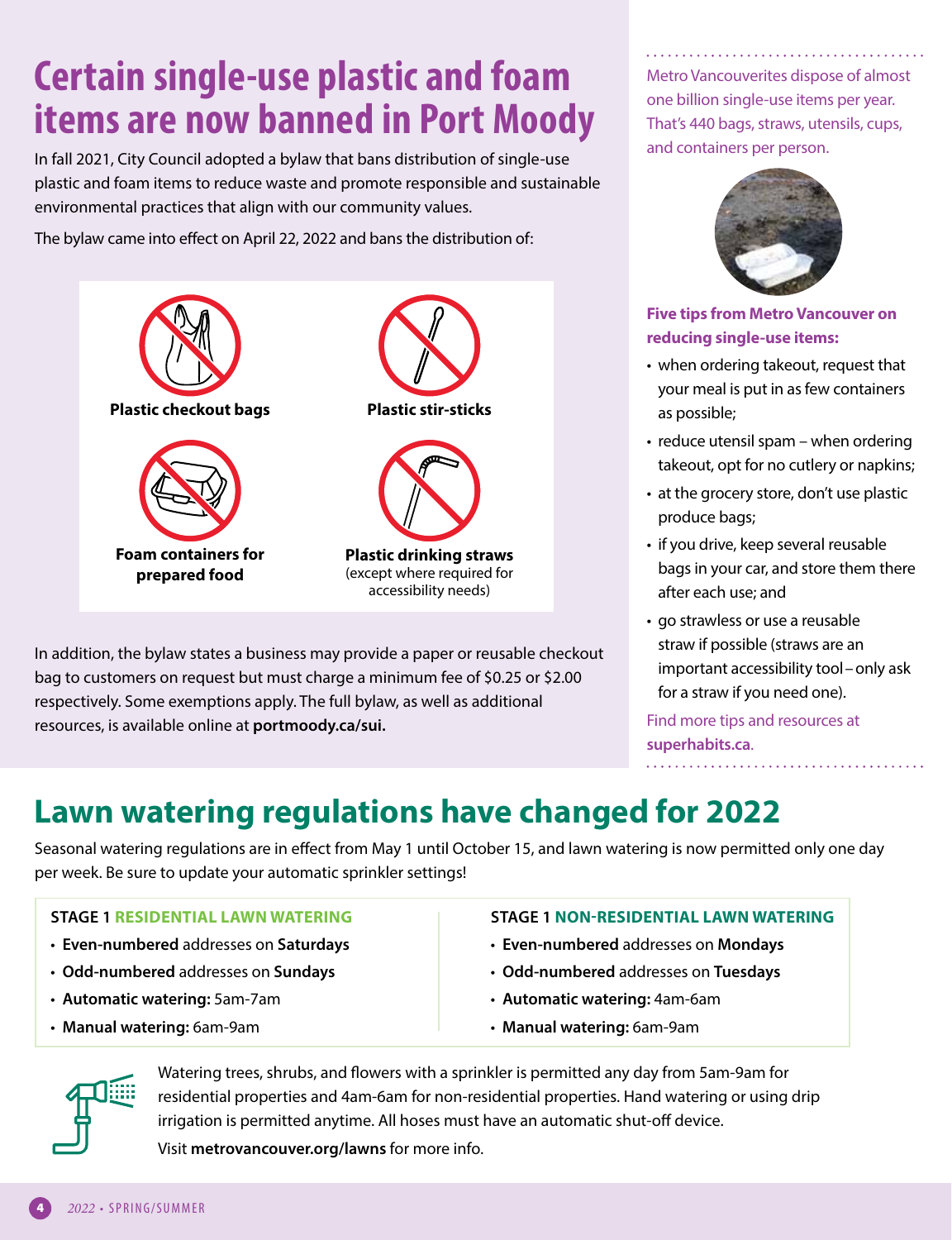# Help protect our wildlife – <sup>以</sup>罗罗 **celebrate without balloons**

Planning an outdoor celebration in one of our parks? Please leave the balloons at home.

Balloons released into the air, intentionally or accidently, can have dire consequences for our natural environment.

Latex balloons and those marketed as biodegradable do not break down and can stay in our sensitive habitats long after the party is over. Deflated or popped balloons can mimic food or prey, and be targeted by local wildlife including blue herons, salmon, and harbour seals. Balloons attached to long string pose entanglement threats to birds and marine mammals.

Avoiding balloons doesn't mean the celebration is over. Consider alternatives that are more nature-friendly such as:

- **paper decorations**  paper banners, streamers, pinwheels, flowers, and chains are cost-effective, fun to make, and recyclable/biodegradable; and
- **natural materials**  celebrate with sidewalk chalk, bubbles, or flowers.

#### Help keep our parks clean and protect our planet! Be sure to:

**ARANT** 

 $\mathbb{S}$ 

- keep your celebration low waste – avoid single-use plastic items like novelty straws that will end up in the landfill;
- adapt to the landscape do not decorate trees or shrubs, and keep decorations out of streams; and
- pack it in, pack it out make sure to clean up when the celebration is over and take all garbage, food waste, and decorations with you.

**Did you know?** A 2019 study found that balloons are the highest risk debris item for birds. Birds consuming balloons are 32 times more likely to die than birds consuming hard plastic.



#### **May is Invasive Species Month in British Columbia.**

Visit **[bcinvasives.ca](https://bcinvasives.ca/)** to see how you can take action to stop the spread of invasive species and protect our environment.



#### **Don't miss your green waste collection.**

Grab our solid waste app at Google Play or the Apple app store and sign up for a text, email, tweet, or call the night before your waste collection day.

### **Yard trimmings go in your green waste cart**

As you mow your lawn, prune trees and hedges, and clean up your garden, take care to dispose of yard waste properly. Grass, leaves, weeds, flowers, and house plants (no dirt or soil, please), along with hedge clippings and tree branches up to four inches in diameter, can be added to your green waste cart.

The City collects green waste on a weekly basis throughout the year. If your yard waste won't fit in your cart, store it in your garden for a week until collection day comes around again. For a fee, you can take bigger branches or larger amounts of yard waste to the United Boulevard Recycling and Waste Centre located at 995 United Boulevard in Coquitlam.

For more information on the City's green waste collection, visit **[portmoody.ca/greenwaste.](https://www.portmoody.ca/en/city-services/green-waste.aspx)**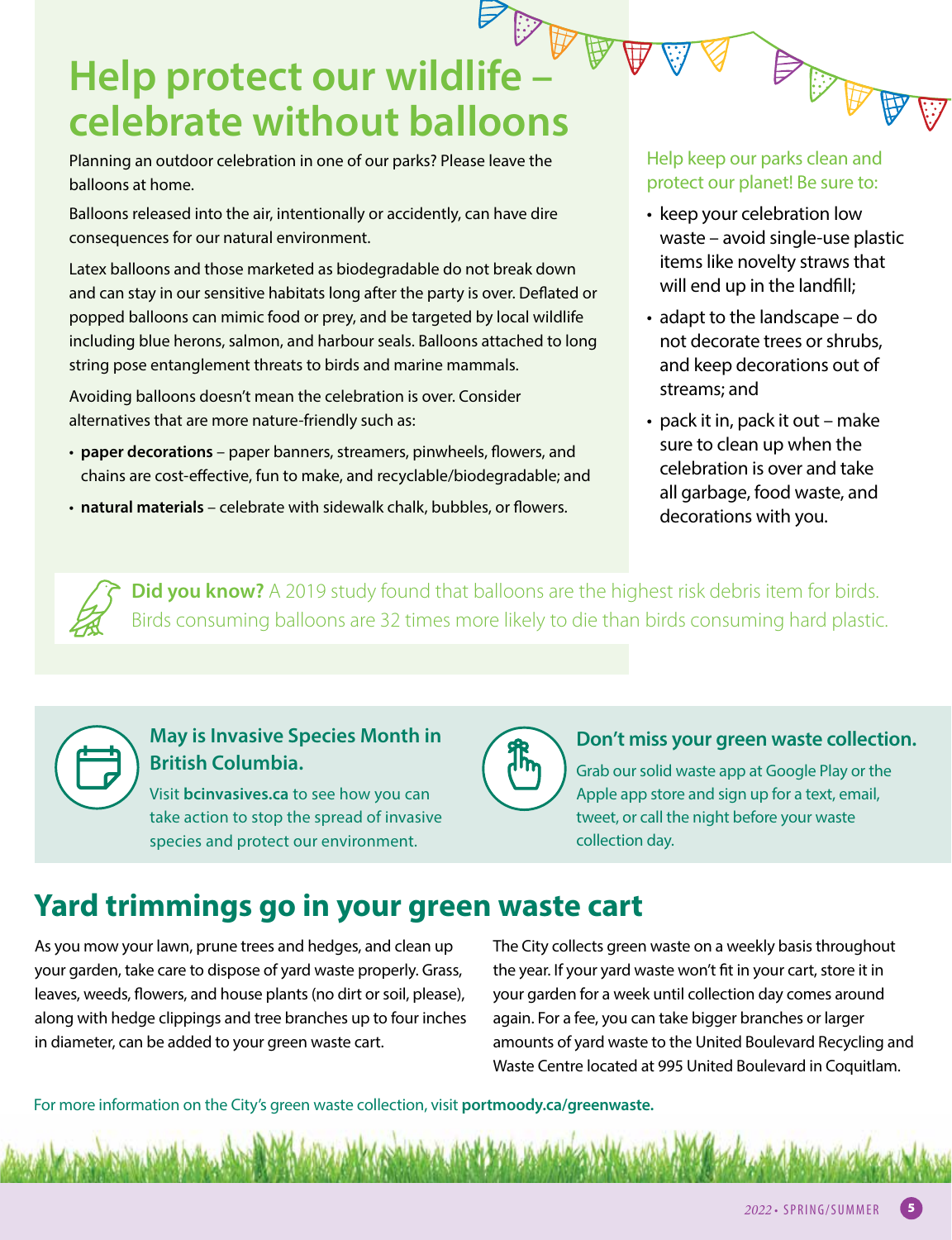#### <span id="page-5-0"></span>鸭 Tax bills are due July 4

Property owners will receive a tax notice in the mail or through MyPortMoody e-billing by the end of May. If you do not receive your bill by June 1, please contact us at 604.469.4503 or email [tax@portmoody.ca.](mailto:tax@portmoody.ca) 

Property taxes are due July 4, 2022. Unpaid property taxes will be subject to a five per cent penalty on July 5 and a second five per cent penalty on September 16. Penalties apply to all outstanding amounts, even unclaimed home owner grants.

Visit **[portmoody.ca/taxes](https://www.portmoody.ca/en/home-and-property/property-taxes.aspx)** to learn about the City's pre-payment option, the B.C. home owner grant, and B.C. tax deferment program. Eligible residents should apply for a home owner grant by July 4, 2022 and claims can be submitted online at **[gov.bc.ca/homeownergrant](https://www2.gov.bc.ca/gov/content/taxes/property-taxes/annual-property-tax/home-owner-grant)**.

#### Here are six easy ways to pay your property taxes:

- **1. By credit card** (Visa or MasterCard) at **[portmoody.ca/eservices](https://eservices.portmoody.ca/OnlineServices/ecom/SelectPayableItem.aspx)**. Credit card transactions are subject to a non-refundable convenience fee of 1.95% that is added to your total.
- **2. Through online banking.** Search for "Port Moody" as the payee, choose taxes, and use your 8 digit folio number (without the dash) as your account. Please be aware of your bank's online banking business cut-off time.
- **3. At your ban**k (this option is available at most Canadian financial institutions). Banks do not accept home owner grant applications – please submit your grant application to the province by the due date (July 4, 2022).
- **4. By mail.** Send a cheque to the City of Port Moody, 100 Newport Drive, Port Moody, B.C., V3H 5C3. Mail early as postmarks are not accepted as date of payment. We accept postdated cheques.
- **5. 24-hour drop off.** Drop a cheque in the Finance drop box located at the rear entrance to City Hall.
- **6. In-person.** The Finance customer service counter is open for drop-in service at City Hall from 8:30am to 5pm, Monday to Friday.



Call us at 604.469.4503 or visit **[portmoody.ca/taxes](https://www.portmoody.ca/en/home-and-property/property-taxes.aspx)** if you have any questions.



### **New online resources for development applications**

We have recently launched two online development planning tools – a real-time GIS map, and a web-based application submission process.

For the public, if you would like to know more about applications for development that are under review in Port Moody, you can visit the updated 'current development applications' GIS map. Staff now track development applications in a new database that is directly linked to the map. This significant improvement is both more efficient for staff and provides the public with up-to-date information on each project. For those projects that are also posted on Engage Port Moody, our online public engagement hub, a link is included in the project description.

For applicants interested in developing property, you can now submit a development application online. With the new web-based submission process, applicants can more easily submit their application and required documentation together.



To learn more about development and planning please visit **[portmoody.ca/development](https://www.portmoody.ca/en/business-and-development/development-and-planning.aspx)**.

To see what development applications are open for public input on Engage Port Moody, please visit **[engage.portmoody.ca](https://engage.portmoody.ca/)**.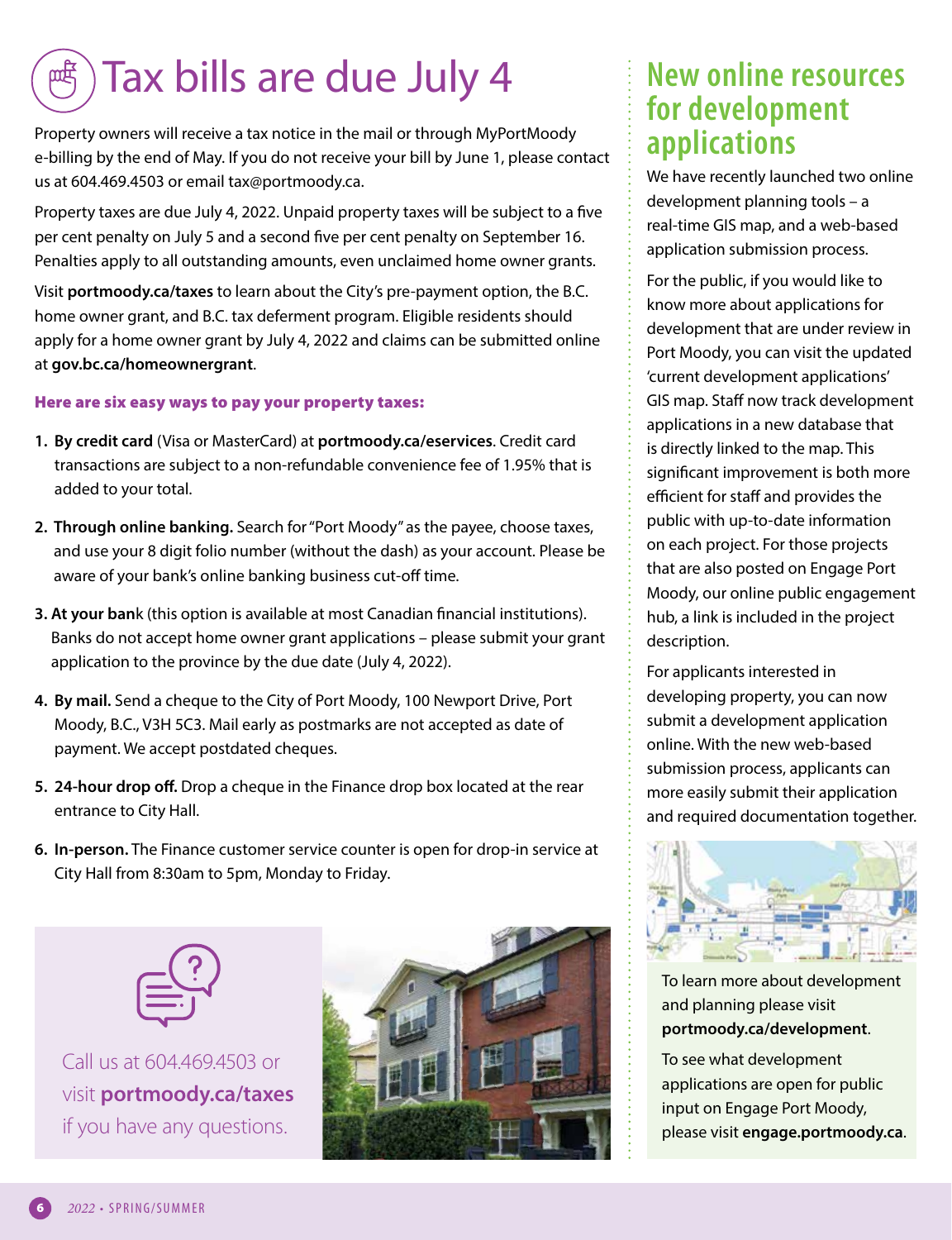# **Be FireSmart: prepare your home for wildfire season**

As summers continue to become drier and hotter, we all need to do our part to prepare our homes for the coming wildfire season.

Port Moody Fire Rescue offers free FireSmart property assessments. This assessment will look at various aspects of your property and leave you with customized

recommendations to better prepare your home in case of a wildfire. In addition, a Port Moody Fire Rescue souvenir and fun learning materials will be provided to your kids.

To book your free home visit, email **[pmfd.info@portmoody.ca](mailto:pmfd.info@portmoody.ca)**. Together we can protect our community and keep forest fires out of Port Moody.



Are you ready in case of an emergency? Ensure your smoke detectors are working properly, practice your home fire escape plan with your children, and be sure to keep a 72 hour emergency supply kit stocked and ready should a disaster strike.

### **Looking to stay cool this summer?**  Consider a heat pump

Did you know that a heat pump provides both heating and cooling in one system? A heat pump takes the place of both an air conditioner and a heating system, keeping you warm in the winter and cool in the summer. Heat pumps also provide air filtration and can reduce airborne irritants, including wildfire smoke.

Rebates, including up to \$500 with the Tri-Cities Group Purchase Rebate program, are available if you make the switch from a fossil fuel (oil, natural gas, or propane) home heating system to an electric heat pump.



Find out more at **[portmoody.ca/rebate.](https://www.portmoody.ca/en/home-and-property/rebates-and-incentives.aspx)**

## **STAY OFF THE MUDFLATS**

The mudflats at Burrard Inlet are dangerous and unpredictable, and residents and visitors are asked to stay on the boardwalks and trails.

The mudflats, which can be up to eight feet deep, can give way suddenly and can even act like quicksand in some areas. People and animals can sink, get stuck, and be unable to get out before the tide comes in.

Port Moody Fire Rescue is equipped and trained to perform mud rescues, but it's safer for everyone, including first responders, when you stay off the mudflats.

911

**If you see someone who is stuck, advise the person not to panic, call 9.1.1, and ask for Fire.**

Did you know the mudflats provide a home for a biodiverse community of marine creatures that are sensitive to disturbance? The City's trail system, including the wooden boardwalk, is designed so people can enjoy the picturesque area while keeping it pristine for future generations.